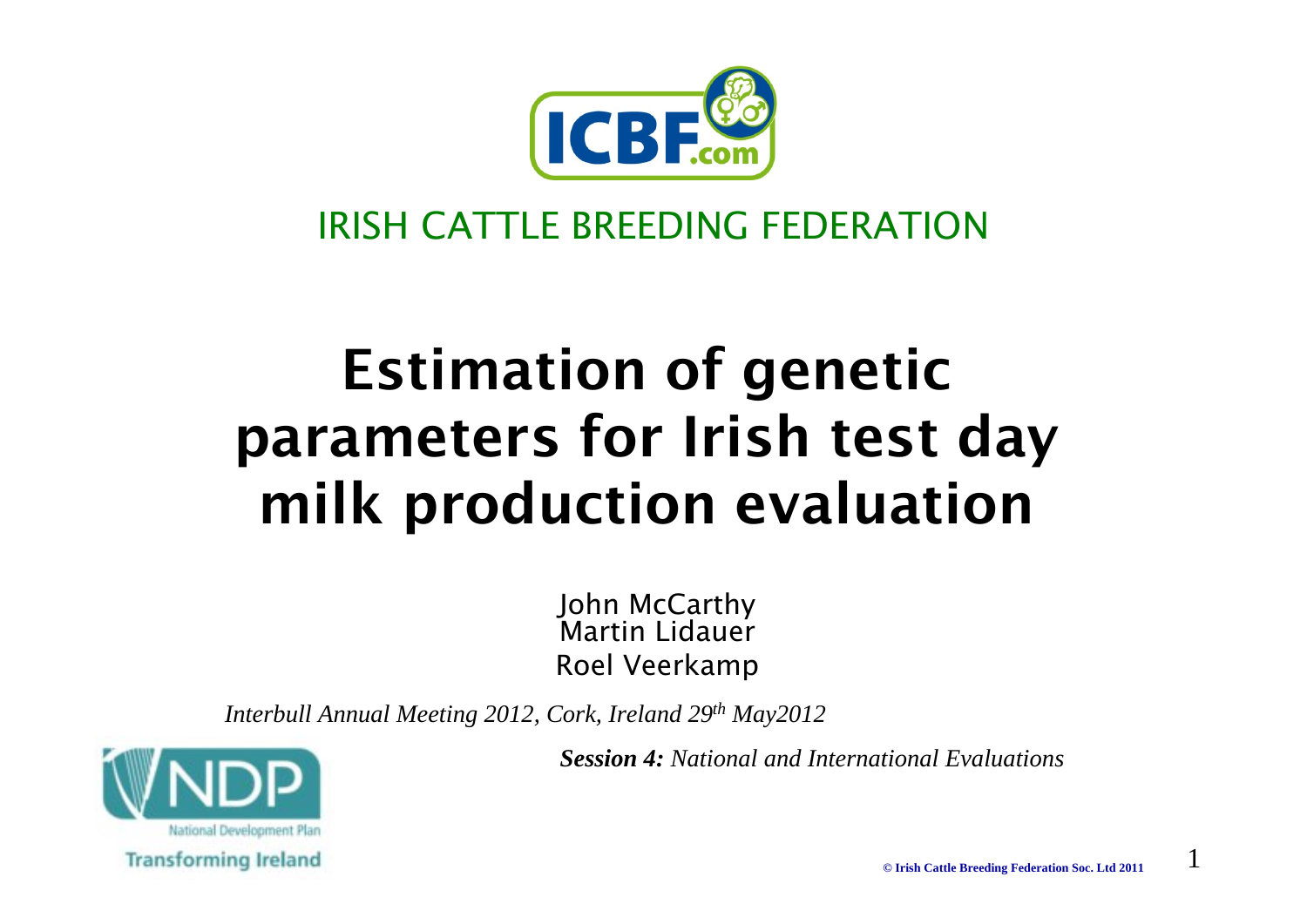# Background

- • Current milk production model is 305d model
- Parameters estimated in 1999
	- Change in herd profile
	- Change in recording methods/frequency
- Desire to move to new software and run in-house
- • Project to develop test day model
	- First step parameter estimation

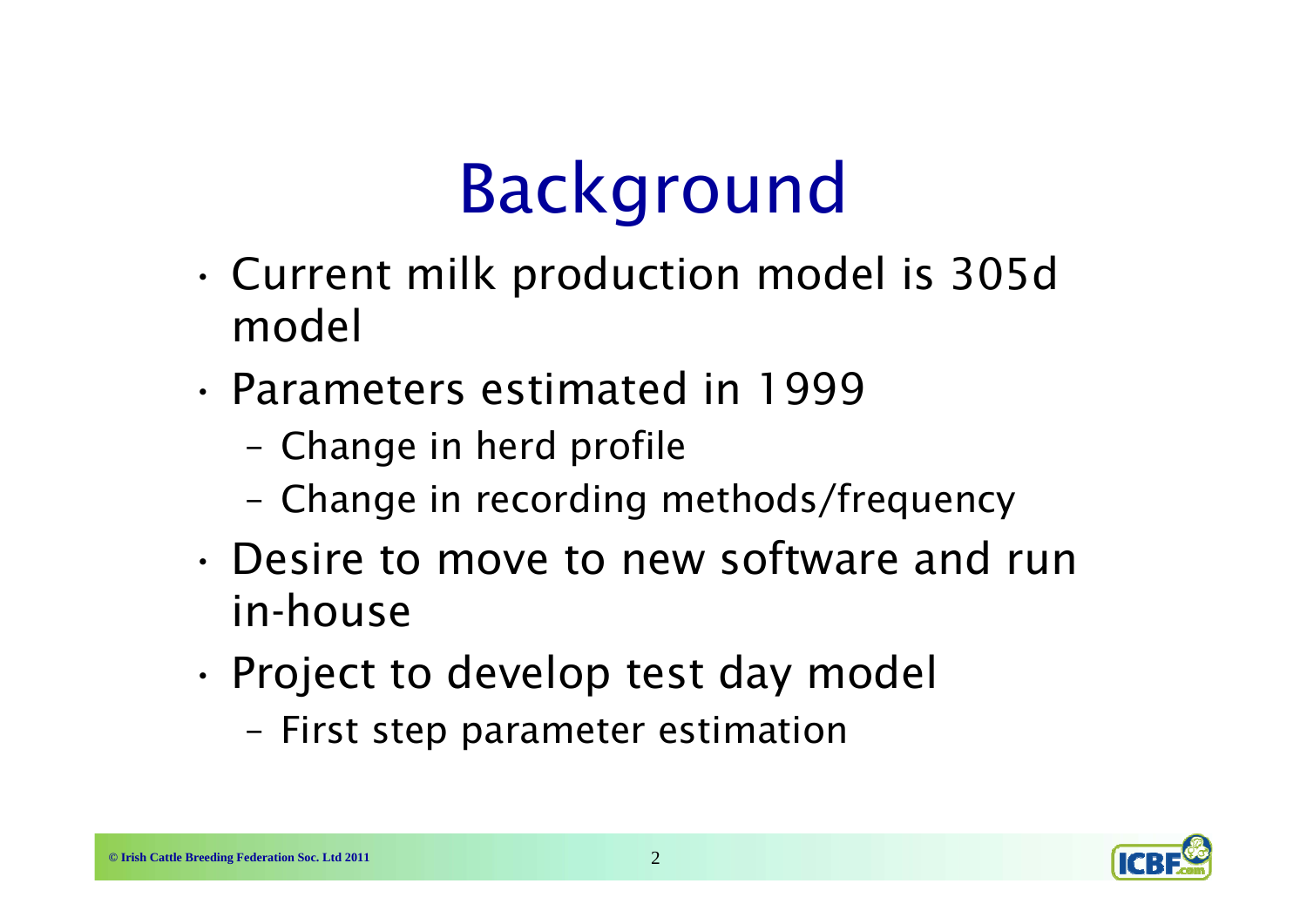# Background

- • Ireland has primarily pasture-based dairy production system
	- –Calving coincides with grass availability
- •Seasonality is likely to become stronger
- Price fluctuation
- • Removal of Quota post 2015 – increasing herd size
- • Economic weight of -11.89 Euro / day calving interval

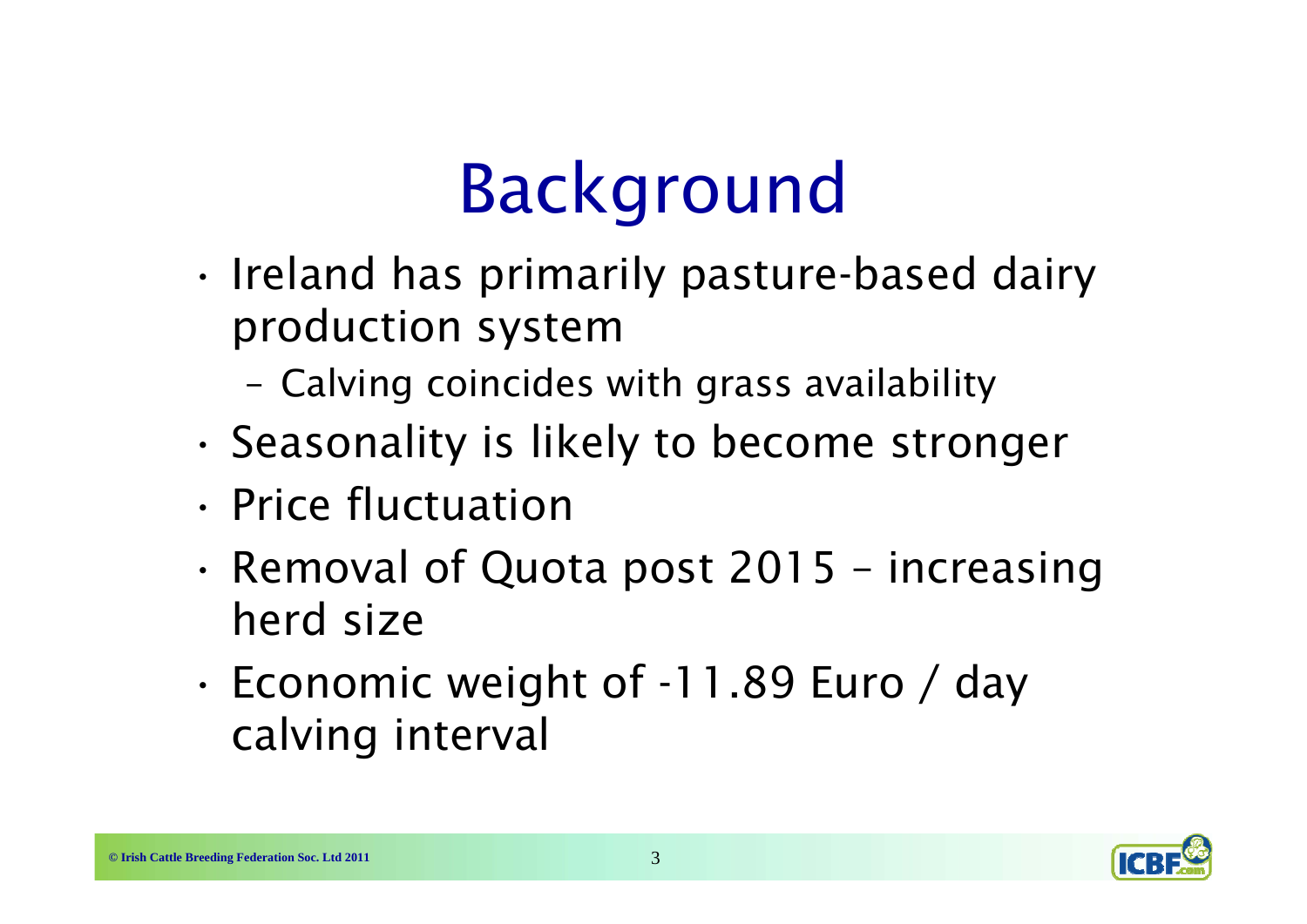# **Objective**

*To estimate variance components of milk production based on Irish data, with a view to developing a Random Regression Test Day model and investigate the inclusion of seasonality*

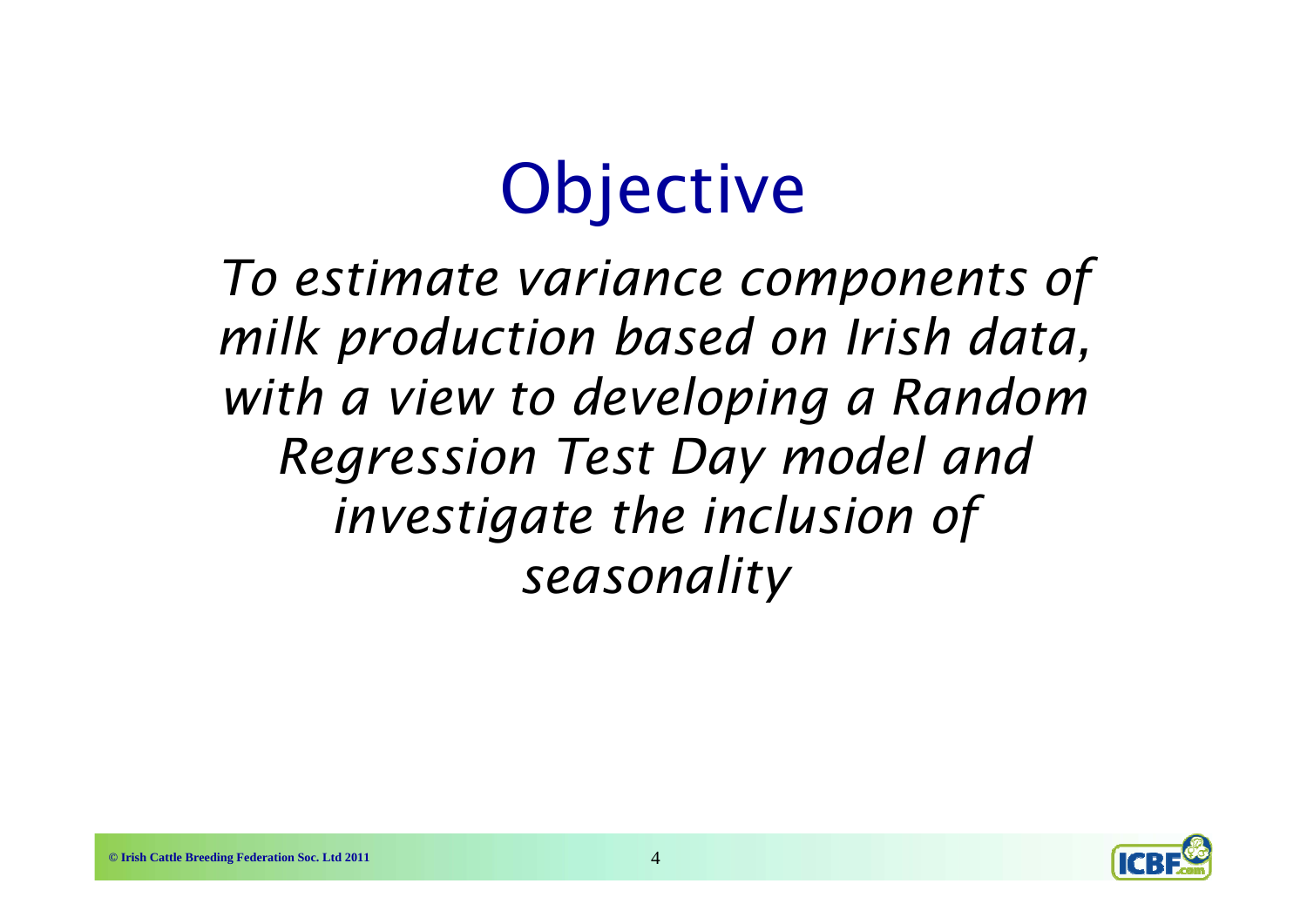# Data/Model

- •Holstein / Friesian animals,Parity 1-5
- •Traits Test Day Milk/Fat/Protein/SCC
- MiX99
- Animal Model
- No across trait correlations
	- Parity 1 Parity 2 Parity 3/4/5
- •Heterogeneous residual (12 blocks/parity)
- •4 random regressions
- •1 fixed regression
- •3 fixed class effects,

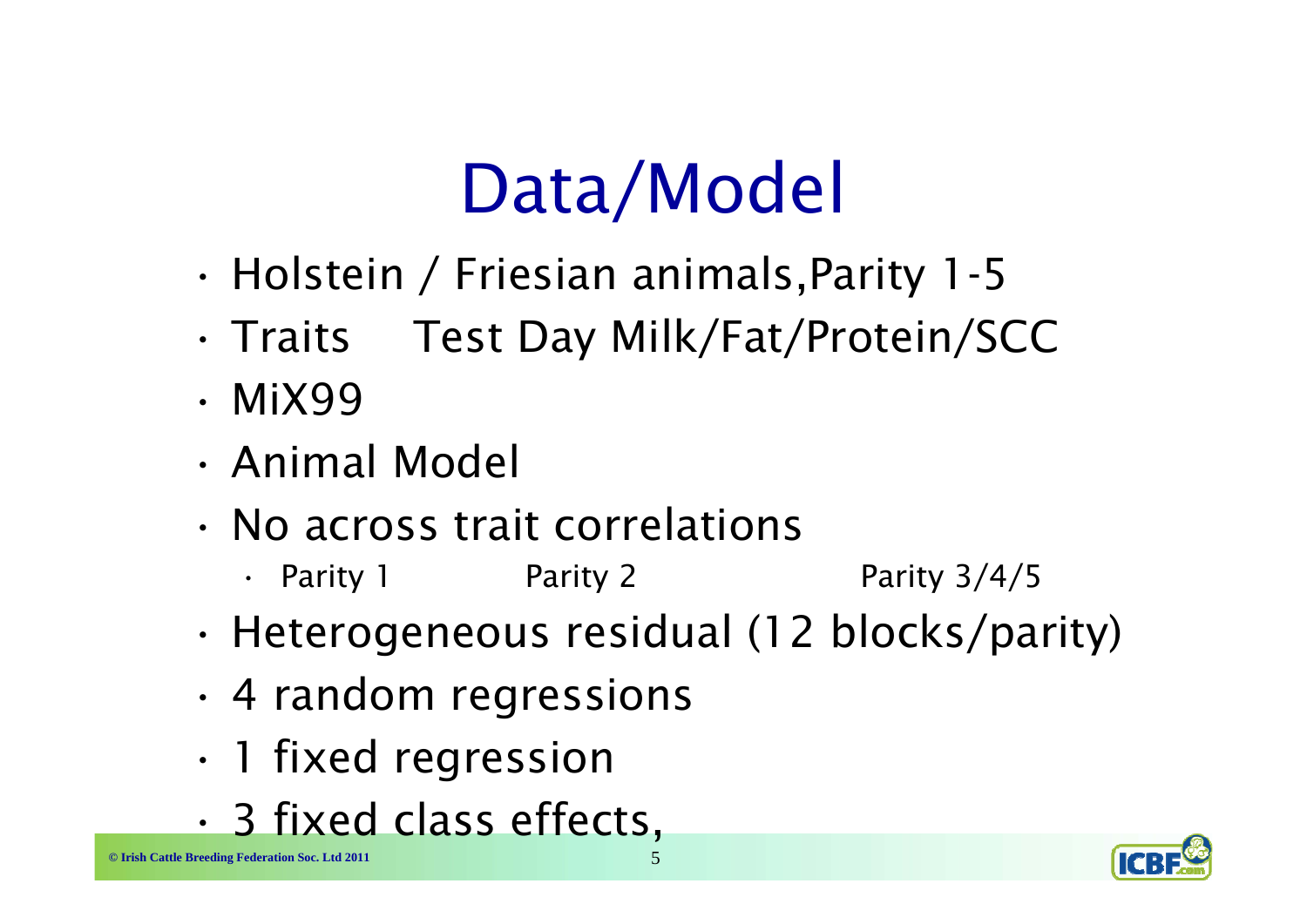Genetic Parameters Test Day Milk Parity 1-5



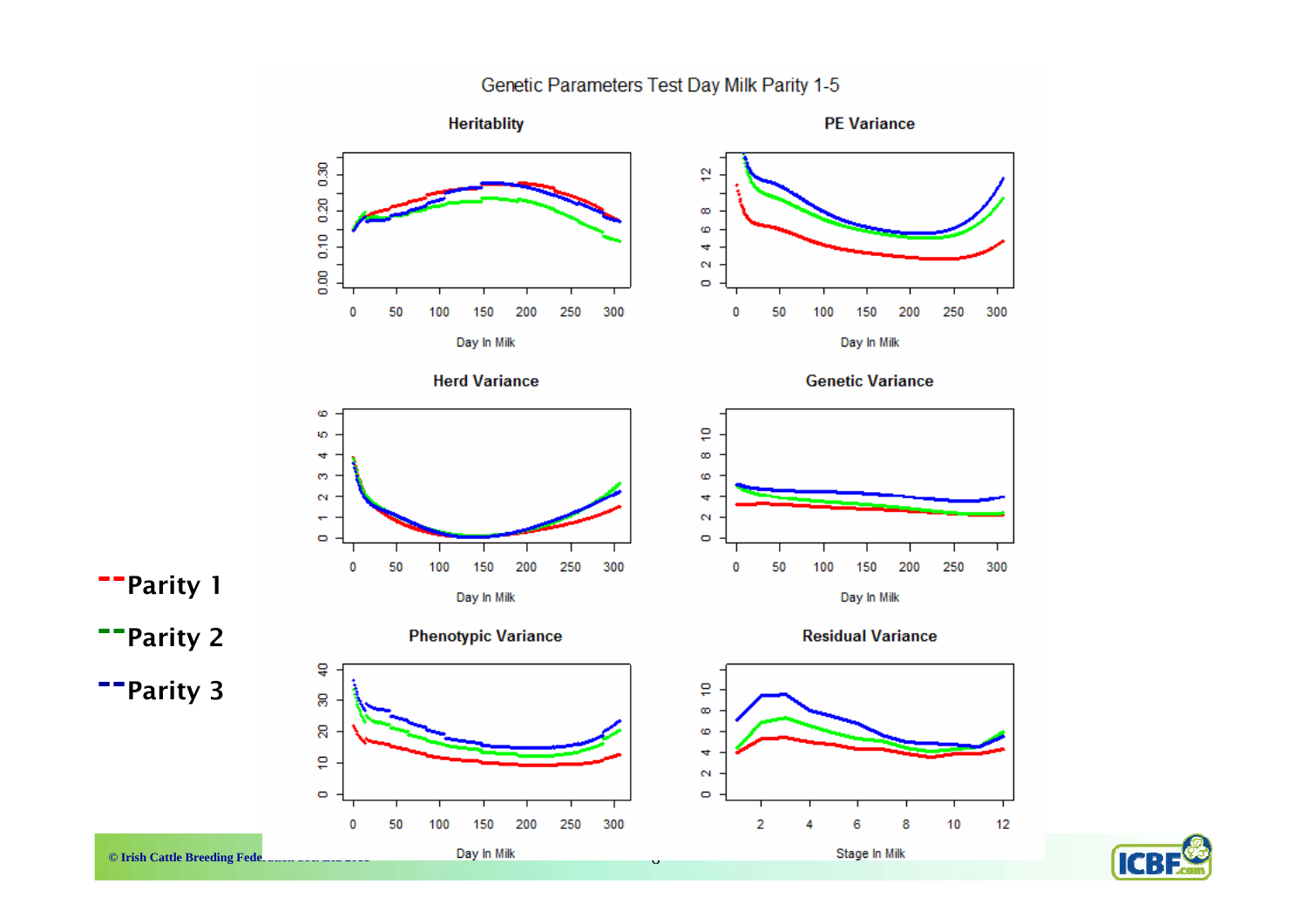### Correlation between current 305d and new RR TD EBV's

• Using current 305d EBVs and newly estimated RR TD (including general het. & rec.) EBVs

**EBV correlations between current 305d model and new RR TD model for complete lactation**

|                      | <b>Al Sires</b> | <b>Cows</b> |
|----------------------|-----------------|-------------|
| <b>Milk Yield</b>    | 0.93            | 0.83        |
| <b>Fat Yield</b>     | 0.90            | 0.88        |
| <b>Protein Yield</b> | 0.78            | 0.74        |
| <b>SCC</b>           | 0.86            | 0.89        |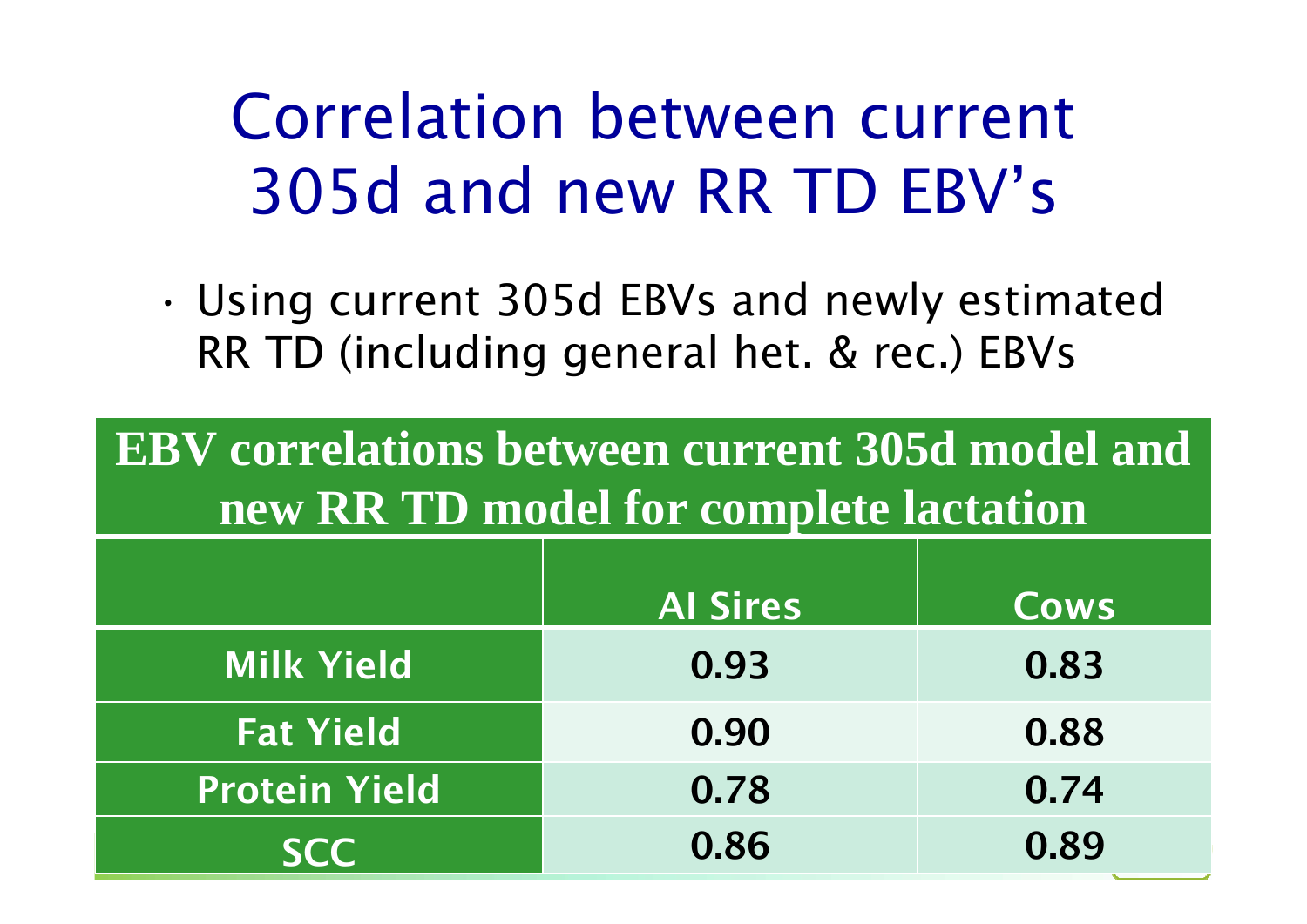# **Seasonality**

- • Are there benefits to using certain bulls at specific times in breeding season
- • Examine variance components of milk production as effected by both stage of lactation and month of production
- • Instead of Days in Milk (DIM)
	- Months in Milk(MIM) Stage of lactation
	- Test Months(TM) Month of Year

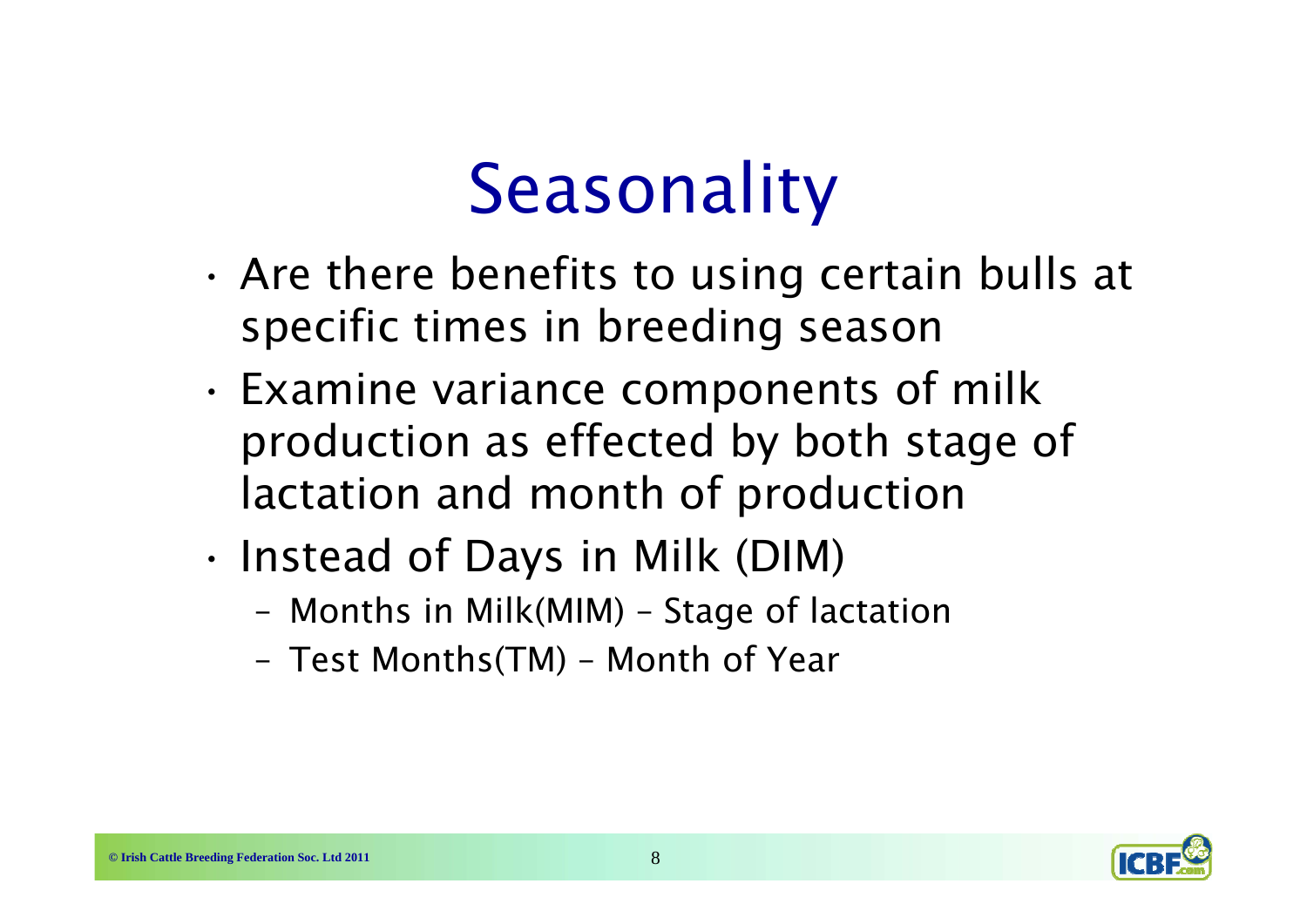### Results : heritability



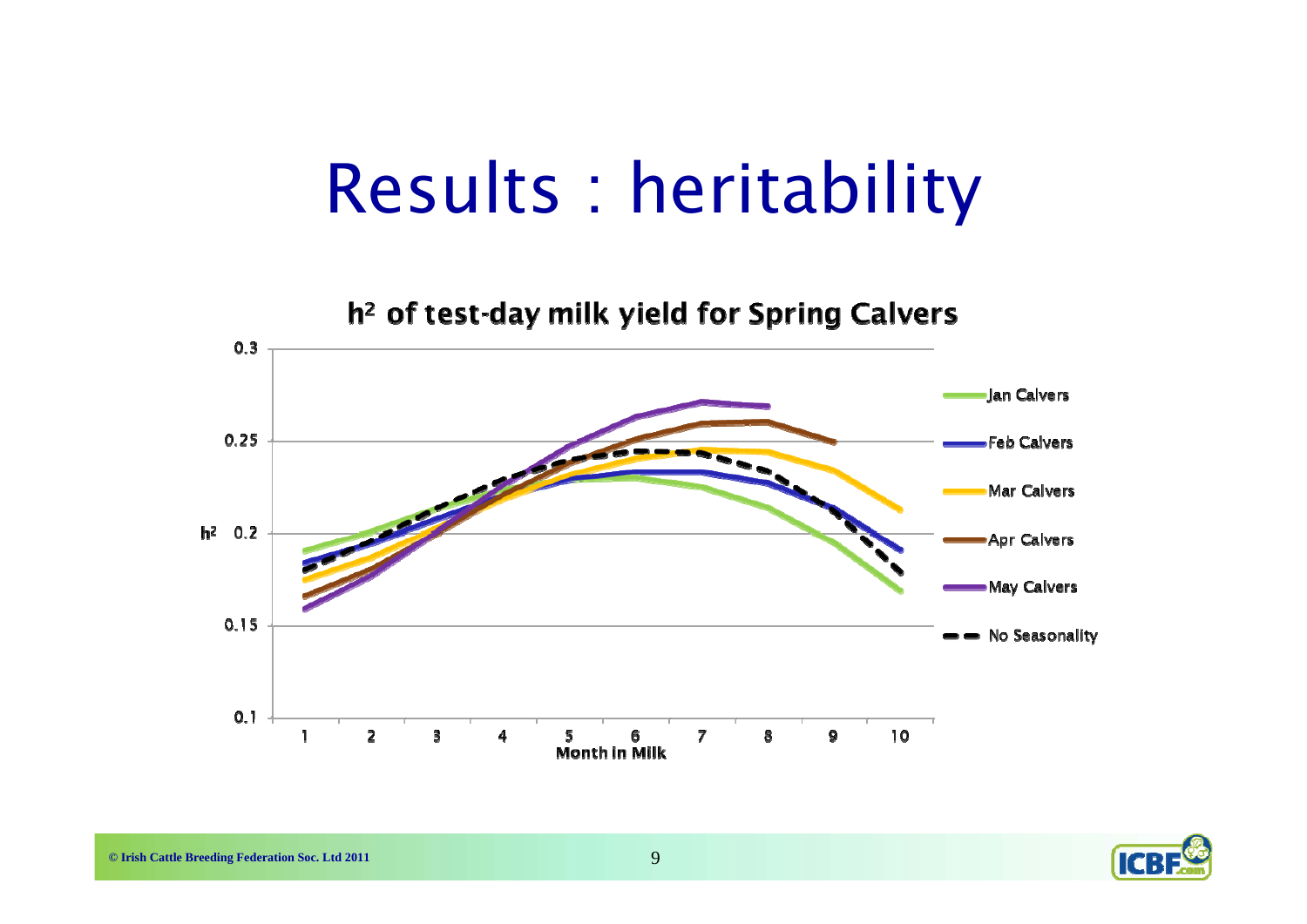#### Split genetic variances across MIM & TM 1. MIM

#### TD Milk

Genetic variance for MIM *(diag.) &* genetic correlations between MIM *(off diag.)*

|                                      | <b>Early</b><br><b>lactation</b><br>$(MIM=2)$ | <b>Mid</b><br><b>lactation</b><br>$(MIM=5)$ | Late lactation<br>$(MIM=8)$ |
|--------------------------------------|-----------------------------------------------|---------------------------------------------|-----------------------------|
| <b>Early lactation</b><br>$(MIM=2)$  | 2.28                                          | 0.88                                        | 0.73                        |
| <b>Mid lactation</b><br>$(MIM=5)$    |                                               | 2.25                                        | 0.95                        |
| <b>Late lactation</b><br>$(MIM = 8)$ |                                               |                                             | 1.79                        |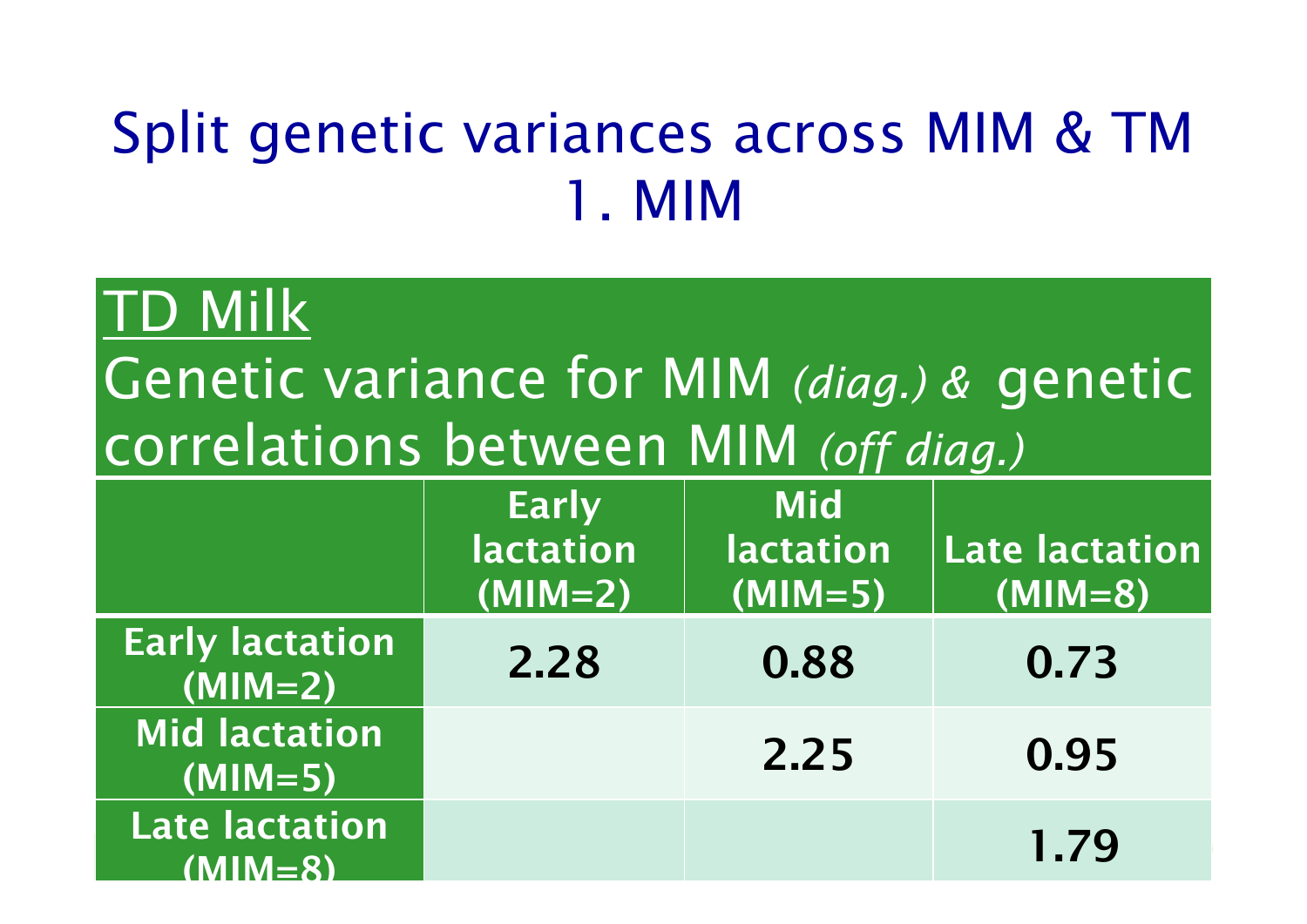### Split genetic variances across MIM & TM 2. TM

#### TD Milk

Genetic variance for TM *(diag.) &* genetic correlations between TM *(off diag.)*

|                                    | <b>April Milk</b><br>test<br>$(TM=4)$ | <b>June Milk</b><br>test<br>$(TM=6)$ | <b>Sept Milk test</b><br>$(TM=9)$ |
|------------------------------------|---------------------------------------|--------------------------------------|-----------------------------------|
| <b>April Milk test</b><br>$(TM=4)$ | 0.01                                  | 0.46                                 | $-0.71$                           |
| <b>June Milk test</b><br>$(TM=6)$  |                                       | 0.02                                 | 0.30                              |
| Sept Milk test<br>$(TM=9)$         |                                       |                                      | 0.02                              |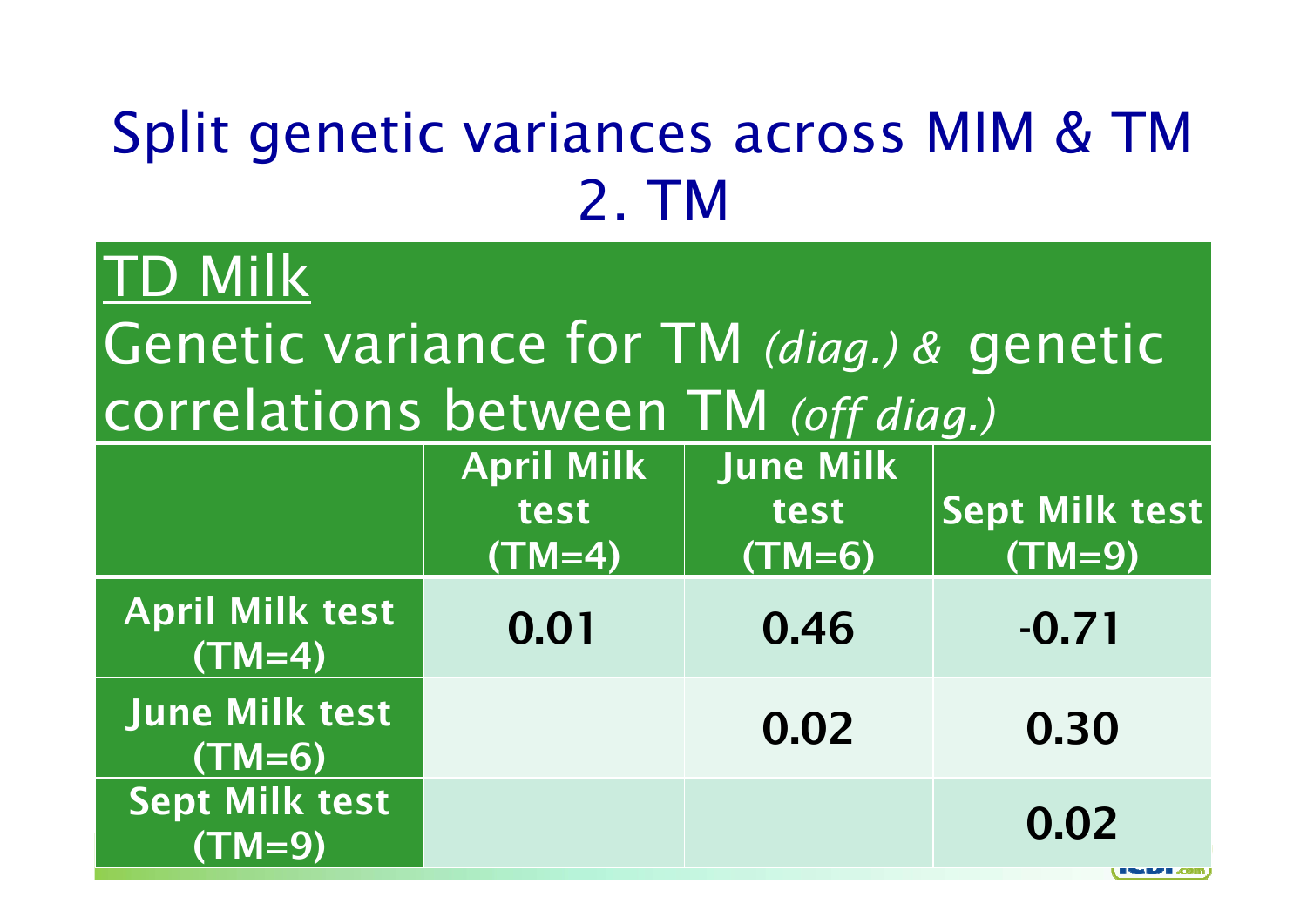### Results: Genetic Correlations of 305 day milk yield

- • Compare predicted 305 milk yield from this model with "standard" test day model
- • For AI bulls with >20 progeny
	- –Correlations milk yield > 0.996
	- –Correlations persistency >0.930
- • LogL suggest "standard" model preferable

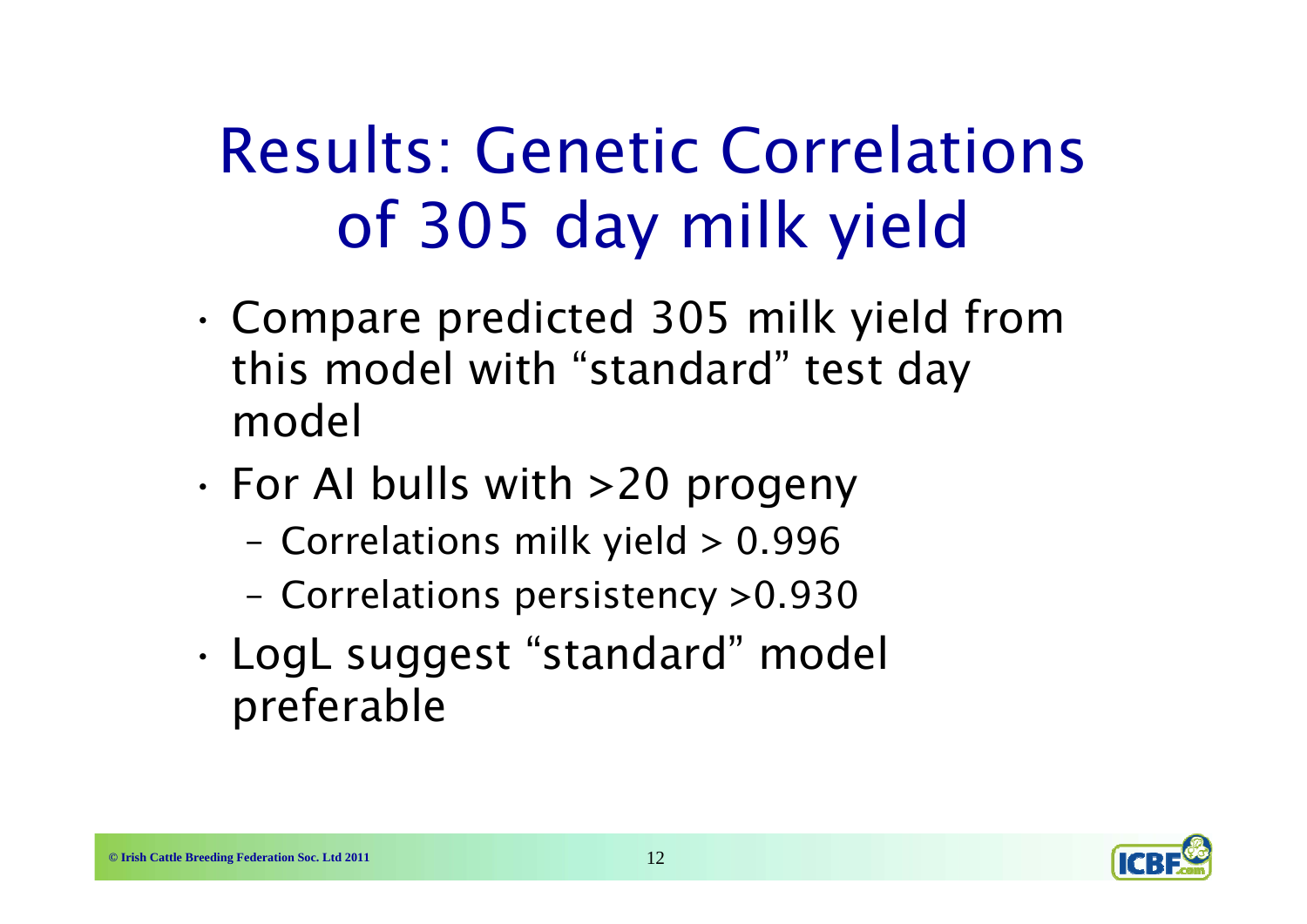## Next Steps

- •Interbull test run Sep 2012
- Fixed effects across breed
- •Specific Heterosis/Recombination
- •Heterogeneous variance
- •Persistency
- Practical considerations
	- Weighing across parity
	- Presentation